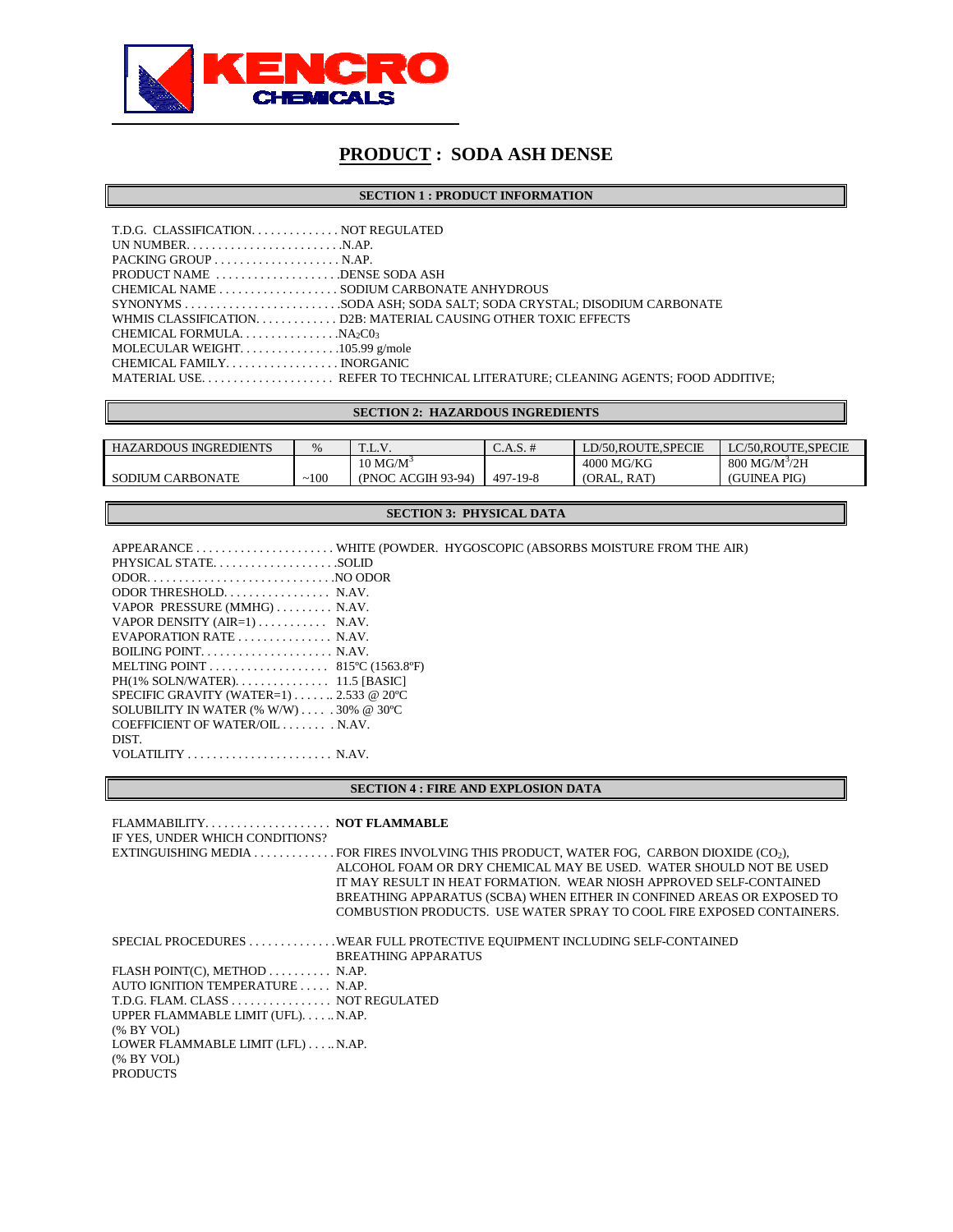EXPLOSION DATA SENSITIVITY TO STATIC. . . . . . . . . . . . N.AV. DISCHARGE SENSITIVITY TO IMPACT. . . . . . . . . . . N.AV. RATE OF BURNING. . . . . . . . . . . . . . . . N.AV. EXPLOSIVE POWER. . . . . . . . . . . . . . SODIUM CARBONATE AND ITS SOLUTION WILL NOT BURN OR SUPPORT COMBUSTION.

### **SECTION 5 : REACTIVITY DATA**

| CHEMICAL STABILITY                                         |                                                                                                    |
|------------------------------------------------------------|----------------------------------------------------------------------------------------------------|
| $YES \dots \dots \dots \dots \dots \dots \dots \text{YES}$ |                                                                                                    |
| NO, WHICH CONDITIONS? AVOID EXCESSIVE HEAT.                |                                                                                                    |
| <b>COMPATIBILITY WITH OTHER SUBSTANCES:</b>                |                                                                                                    |
| <b>YES</b>                                                 |                                                                                                    |
|                                                            | NO. WHICH ONES? CONTACT WITH ACIDS WILL RELEASE CARBON DIOXIDE GAS. CAN REACT                      |
|                                                            | VIOLENTLY WITH RED HOT ALUMINUM METAL; FLUORINE GAS; LITHIUM AND                                   |
|                                                            | 2,4,6 TRINITROTOLUENE                                                                              |
|                                                            | CONDITIONS TO AVOID  SIMULTANEOUS EXPOSURE TO SODA ASH AND LIME DUST (CaO). IN THE PRESENCE        |
|                                                            | MOISTURE (ie. PERSPIRATION) THE TWO MATERIALS COMBINE TO FORM CORROSIVE                            |
|                                                            | CAUSTIC SODA (NaOH) WHICH MAY CAUSE BURNS                                                          |
|                                                            | REACTIVITY CONDITIONS MAY CORRODE FERROUS METALS AND MILD STEEL IN PRESENCE OF MOISTURE            |
|                                                            | STRONG ACIDS, MAGNESIUM, FLUORINE GAS, PHOSPHOROUS PENTOXIDE,                                      |
| <b>SULPHURIC</b>                                           | ACID. RED HOT ALUMINUM METAL AND WATER.                                                            |
| HAZARDOUS POLYMERIZATION WILL NOT OCCUR                    |                                                                                                    |
|                                                            | HAZARDOUS PRODUCTS CARBON MONOXIDE (CO); CARBON DIOXIDE (CO <sub>2</sub> ); AND NaO @ TEMPERATURES |
|                                                            | OF DECOMPOSITION ABOVE 400°C                                                                       |

## **SECTION 6: TOXICOLOGICAL PROPERTIES**

#### ROUTE OF ENTRY

|                                                          | SKIN CONTACT IRRITANT. MILD TO SEVERE IRRITATION. MAY CAUSE SKIN IRRITATION FROM<br>PROLONGED CONTACT, ESPECIALLY IN HOT WEATHER. SYMPTOMS INCLUDE<br>ITCHING, BURNING, AND INFLAMMATION.                                                                               |
|----------------------------------------------------------|-------------------------------------------------------------------------------------------------------------------------------------------------------------------------------------------------------------------------------------------------------------------------|
| SKIN ABSORPTION N.AV.                                    |                                                                                                                                                                                                                                                                         |
|                                                          | EYE CONTACT IRRITANT. MILD TO MODERATE IRRITATION. SYMPTOMS INCLUDE PAIN AND<br>WATERING PROLONGED CONTACT MAY DAMAGE EYES.                                                                                                                                             |
|                                                          | INHALATION DUST OR MIST INHALATION MAY IRRITATE NOSE, THROAT AND LUNGS. SYMPTOMS<br>INCLUDE COUGHING, SNEEZING BREATHING DIFFICULTY AND CHEST DISCOMFORT.                                                                                                               |
| INHALATION, CHRONIC. N.AV.                               |                                                                                                                                                                                                                                                                         |
|                                                          | INGESTION  ALTHOUGH LOW IN TOXICITY. INGESTION CAN BE HARMFUL. MAY CAUSE BURNING<br>SENSATIONS, NAUSEA, VOMITING, STOMACH ACHE, STOMACH CRAMPS,<br>CIRCULATORY COLLAPSE, DIARRHEA, AND DEATH.                                                                           |
| EFFECTS OF ACUTE EXPOSUREMODERATELY TOXIC                |                                                                                                                                                                                                                                                                         |
|                                                          | EFFECTS OF CHRONIC EXPOSURE EXCESSIVE CONTACT MAY PRODUCE "SODA ULCERS" ON HANDS AND<br>PERFORATION OF THE NASAL SEPTUM. REPEATED EXPOSURE TO A HIGHLY TOXIC<br>MATERIAL MAY PRODUCE GENERAL DETERIORATION OF HEALTH BY AN<br>ACCUMULATION IN ONE OR MANY HUMAN ORGANS. |
| LD 50 MATERIAL, SPECIES & SEE SECTION II                 |                                                                                                                                                                                                                                                                         |
| <b>ROUTE</b>                                             |                                                                                                                                                                                                                                                                         |
| LC 50 MATERIAL, SPECIES & SEE SECTION II<br><b>ROUTE</b> |                                                                                                                                                                                                                                                                         |
| EXPOSURE LIMIT OF MATERIAL SEE SECTION II                |                                                                                                                                                                                                                                                                         |
| IRRITANCY OF MATERIAL SKIN IRRITATION: MILD (RABBIT)     | SOLUTIONS MAY BE CORROSIVE.                                                                                                                                                                                                                                             |
|                                                          | SENSITIZING CAPABILITY OF SENSITIVITY REACTIONS MAY OCCUR FROM PROLONGED AND REPEATED<br><b>EXPOSURE</b>                                                                                                                                                                |
| <b>MATERIAL</b>                                          |                                                                                                                                                                                                                                                                         |
| CARCINOGENICITY OF MATERIAL NONE                         |                                                                                                                                                                                                                                                                         |
| REPRODUCTIVE EFFECTS  N.AV.                              |                                                                                                                                                                                                                                                                         |
| SYNERGISTIC MATERIALSN.AV.                               |                                                                                                                                                                                                                                                                         |
| MUTAGENIC EFFECTS  N.AV.                                 |                                                                                                                                                                                                                                                                         |
| TERATAGENIC EFFECTS N.AV.                                |                                                                                                                                                                                                                                                                         |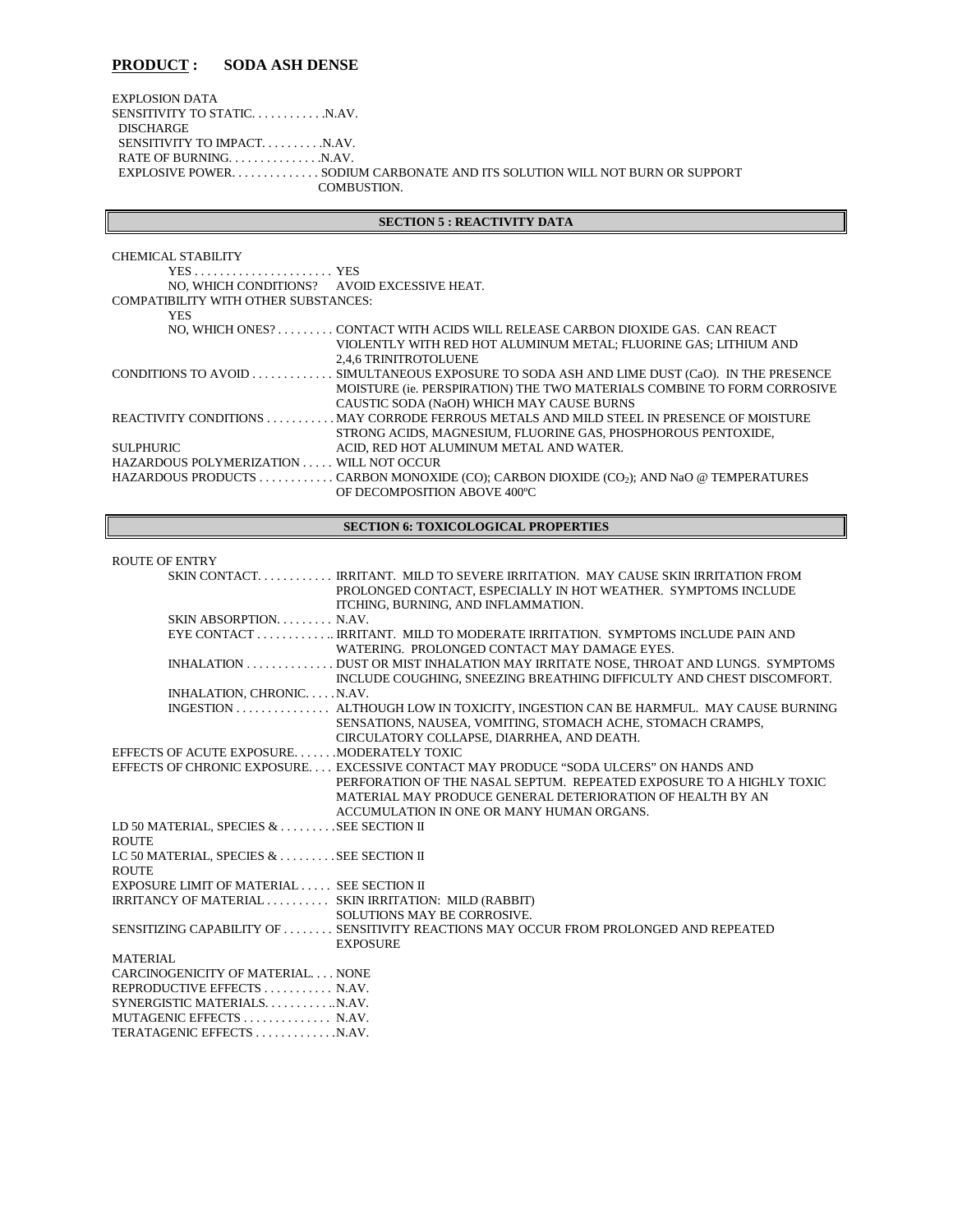| <b>SECTION 7: PREVENTATIVE MEASURES</b> |                                                                                           |  |
|-----------------------------------------|-------------------------------------------------------------------------------------------|--|
|                                         |                                                                                           |  |
|                                         |                                                                                           |  |
|                                         | <b>REPEATED</b>                                                                           |  |
|                                         | RESPIRATORY/TYPE IN DUSTY ATMOSPHERE, USE AN APPROVED DUST RESPIRATOR. BE SURE TO USE A   |  |
|                                         | MSHA/NIOSH APPROVED RESPIRATOR OR EQUIVALENT.                                             |  |
|                                         |                                                                                           |  |
| FOOTWEAR/TYPE SAFETY SHOES. BOOTS.      |                                                                                           |  |
|                                         |                                                                                           |  |
|                                         | SUGGESTED PROTECTIVE CLOTHING MIGHT NOT BE SUFFICIENT; CONSULT A                          |  |
|                                         | SPECIALIST BEFORE HANDLING THIS PRODUCT.                                                  |  |
|                                         |                                                                                           |  |
|                                         | ENGINEERING CONTROLS LOCAL EXHAUST: IN ALL AREAS WHERE DUSTY OR MISTY CONDITIONS PREVAIL. |  |
|                                         | NATURAL VENTILATION: ADEQUATE FOR OTHER AREAS. USE OTHER                                  |  |
|                                         | ENGINEERING CONTROLS TO KEEP AIRBORNE LEVELS BELOW RECOMMENDED                            |  |
|                                         | EXPOSURE LIMITS. IF USER OPERATIONS GENERATE DUST, FUME, OR MIST, USE                     |  |
|                                         | VENTILATION TO KEEP EXPOSURE TO AIRBORNE CONTAMINANTS BELOW THE                           |  |
|                                         | <b>EXPOSURE LIMIT.</b>                                                                    |  |
|                                         |                                                                                           |  |
|                                         | SPRAY RESIDUE WITH PLENTY OF WATER. KEEP CONTAMINATED WATER FROM                          |  |
|                                         | ENTERING SEWERS AND WATER COURSES. USE APPROPRIATE TOOLS TO PUT THE                       |  |
|                                         | SPILLED SOLID IN A CONVENIENT WASTE DISPOSAL CONTAINER. IF NECESSARY:                     |  |
|                                         | NEUTRALIZE THE RESIDUE WITH A DILUTE SOLUTION OF ACETIC ACID. FINISH                      |  |
|                                         | CLEANING BY SPREADING WATER ON THE CONTAMINATED SURFACE AND DISPOSE                       |  |
|                                         | OF ACCORDING TO LOCAL AND REGIONAL AUTHORITY REQUIREMENTS.                                |  |
|                                         | HANDLING PROCEDURES. AVOID CONTACT WITH EYES, SKIN AND CLOTHING. AVOID BREATHING DUST OR  |  |
| AND EQUIPMENT                           | MIST. WHEN DISSOLVING, ADD WATER CAUTIOUSLY WITH STIRRING. MAINTAIN A                     |  |
|                                         | <b>GOOD PERSONAL HYGIENE.</b>                                                             |  |
|                                         |                                                                                           |  |
|                                         | INCOMPATIBLE MATERIALS. PROLONGED STORAGE MAY CAUSE PRODUCT TO                            |  |
| <b>CAKE</b>                             | AND BECOME WET FROM ATMOSPHERIC MOISTURE. KEEP CONTAINER TIGHTLY                          |  |
|                                         | CLOSED. HIGHLY TOXIC OR INFECTIOUS MATERIALS SHOULD BE STORED IN A                        |  |
|                                         | SEPARATE LOCKED SAFETY CABINET ROOM.                                                      |  |
|                                         | SPECIAL SHIPPING INSTRUCTIONS  SEE SECTION 1 TDG CLASSIFICATION                           |  |
|                                         |                                                                                           |  |

## **SECTION 8 : FIRST AID MEASURES**

| <b>SECTION 8 : FIRST AID MEASURES</b> |                                                                                        |  |
|---------------------------------------|----------------------------------------------------------------------------------------|--|
| <b>INSTRUCTIONS:</b>                  |                                                                                        |  |
| <b>SKIN CONTACT:</b>                  | REMOVE ANY CONTAMINATED CLOTHING AND WASH AFFECTED AREA WITH PLENTY OF SOAP AND        |  |
|                                       | WATER. WASH WITH A DISINFECTANT SOAP AND COVER THE CONTAMINATED SKIN WITH AN ANTI-     |  |
|                                       | BACTERIAL CREAM. GENTLY AND THOROUGHLY WASH THE CONTAMINATED SKIN WITH RUNNING         |  |
|                                       | WATER AND NON-ABRASIVE SOAP. BE PARTICULARLY CAREFUL TO CLEAN FOLDS, CREVICES,         |  |
|                                       | CREASES AND GROIN. COVER THE IRRITATED SKIN WITH AN EMOLLIENT. OBTAIN MEDICAL          |  |
|                                       | ATTENTION IMMEDIATELY.                                                                 |  |
| <b>EYE CONTACT:</b>                   | CHECK FOR AND REMOVE ANY CONTACT LENSES. DO NOT USE AN EYE OINTMENT. FLUSH THE EYES    |  |
|                                       | WITH RUNNING WATER FOR 15 MINUTES. HOLD THE EYELIDS APART DURING THE RINSING TO ENSURE |  |
|                                       | FLUSHING OF THE ENTIRE SURFACE OF THE EYE AND LIDS WITH WATER. SEEK MEDICAL ATTENTION. |  |
| <b>INHALATION:</b>                    | REMOVE TO FRESH AIR OR ALLOW THE VICTIM TO REST IN A WELL VENTILATED AREA. RESTORE     |  |
|                                       | AND/OR SUPPORT BREATHING. OBTAIN MEDICAL ATTENTION IMMEDIATELY.                        |  |
| <b>INGESTION:</b>                     | GIVE 8 - 12 OUNCES OF WATER. DO NOT INDUCE VOMITING. EXAMINE THE LIPS AND MOUTH (IF    |  |
|                                       | NECESSARY, WEAR PROTECTIVE GLOVES) TO ASCERTAIN WHETHER THE TISSUES ARE DAMAGED, A     |  |
|                                       | POSSIBLE INDICATION THAT THE TOXIC MATERIAL WAS INGESTED; THE ABSENCE OF SUCH SIGNS,   |  |
|                                       | HOWEVER, IS NOT CONCLUSIVE. LOOSEN TIGHT CLOTHING SUCH AS A COLLAR, TIE, BELT, OR      |  |
|                                       | WAISTBAND. IF THE VICTIM IS NOT BREATHING, PERFORM MOUTH-TO-MOUTH RESUSCITATION.       |  |
|                                       | OBTAIN MEDICAL ATTENTION IMMEDIATELY.                                                  |  |

## **SECTION 9 : PREPARATION INFORMATION**

| EMERGENCY PHONE NO $\dots\dots\dots\dots\dots$ (613) 996 6666 (CANUTEC)            |                  |
|------------------------------------------------------------------------------------|------------------|
| $N.AP = NOT APPLICABLE$                                                            |                  |
| $NAV = NOT AVAILABLE$                                                              |                  |
|                                                                                    |                  |
|                                                                                    | $(905)$ 827 4133 |
| $\text{DATE}_{\dots}, \dots, \dots, \dots, \dots, \dots, \dots, \text{JUNE } 2005$ |                  |